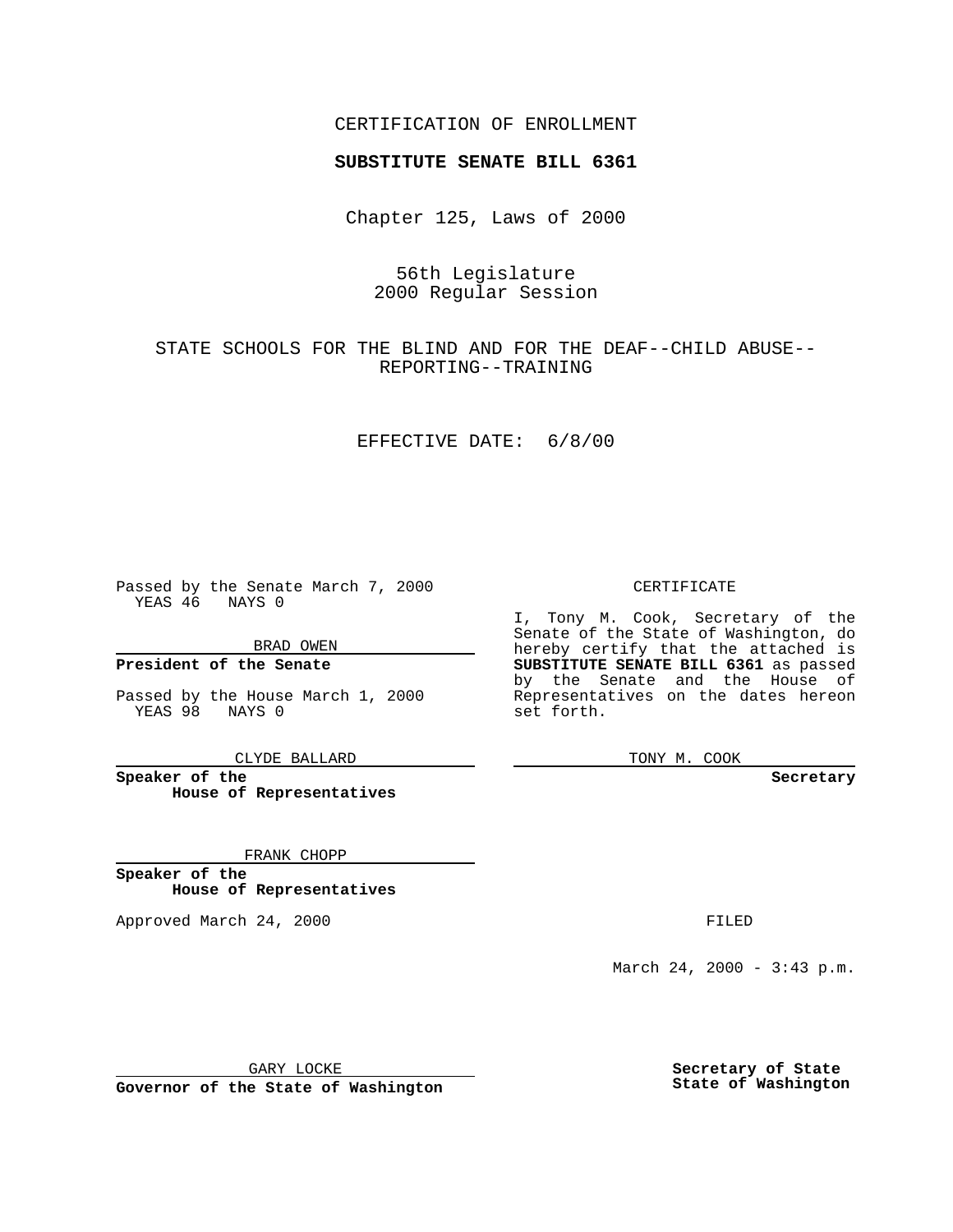## **SUBSTITUTE SENATE BILL 6361** \_\_\_\_\_\_\_\_\_\_\_\_\_\_\_\_\_\_\_\_\_\_\_\_\_\_\_\_\_\_\_\_\_\_\_\_\_\_\_\_\_\_\_\_\_\_\_

\_\_\_\_\_\_\_\_\_\_\_\_\_\_\_\_\_\_\_\_\_\_\_\_\_\_\_\_\_\_\_\_\_\_\_\_\_\_\_\_\_\_\_\_\_\_\_

### AS AMENDED BY THE HOUSE

Passed Legislature - 2000 Regular Session

#### **State of Washington 56th Legislature 2000 Regular Session**

**By** Senate Committee on Human Services & Corrections (originally sponsored by Senators Zarelli, Hargrove, Hale, Honeyford, McCaslin, Hochstatter, Swecker, Johnson, Roach, Stevens, Oke, Benton and Kohl-Welles)

Read first time 02/03/2000.

 AN ACT Relating to child abuse and neglect reporting, investigation, and training procedures and the administration of the Washington state schools for the blind and for the deaf; amending RCW 72.40.040 and 72.40.050; adding new sections to chapter 72.40 RCW; and creating new sections.

6 BE IT ENACTED BY THE LEGISLATURE OF THE STATE OF WASHINGTON:

7 NEW SECTION. **Sec. 1.** A new section is added to chapter 72.40 RCW 8 to read as follows:

9 The state school for the deaf and the state school for the blind 10 shall promote the personal safety of students and protect the children 11 who attend from child abuse and neglect as defined in RCW 26.44.020.

12 NEW SECTION. **Sec. 2.** A new section is added to chapter 72.40 RCW 13 to read as follows:

14 The superintendents of the state school for the deaf and the state 15 school for the blind or their designees shall immediately report to the 16 persons indicated the following events:

17 (1) To the child's parent, custodian, or guardian:

18 (a) The death of the child;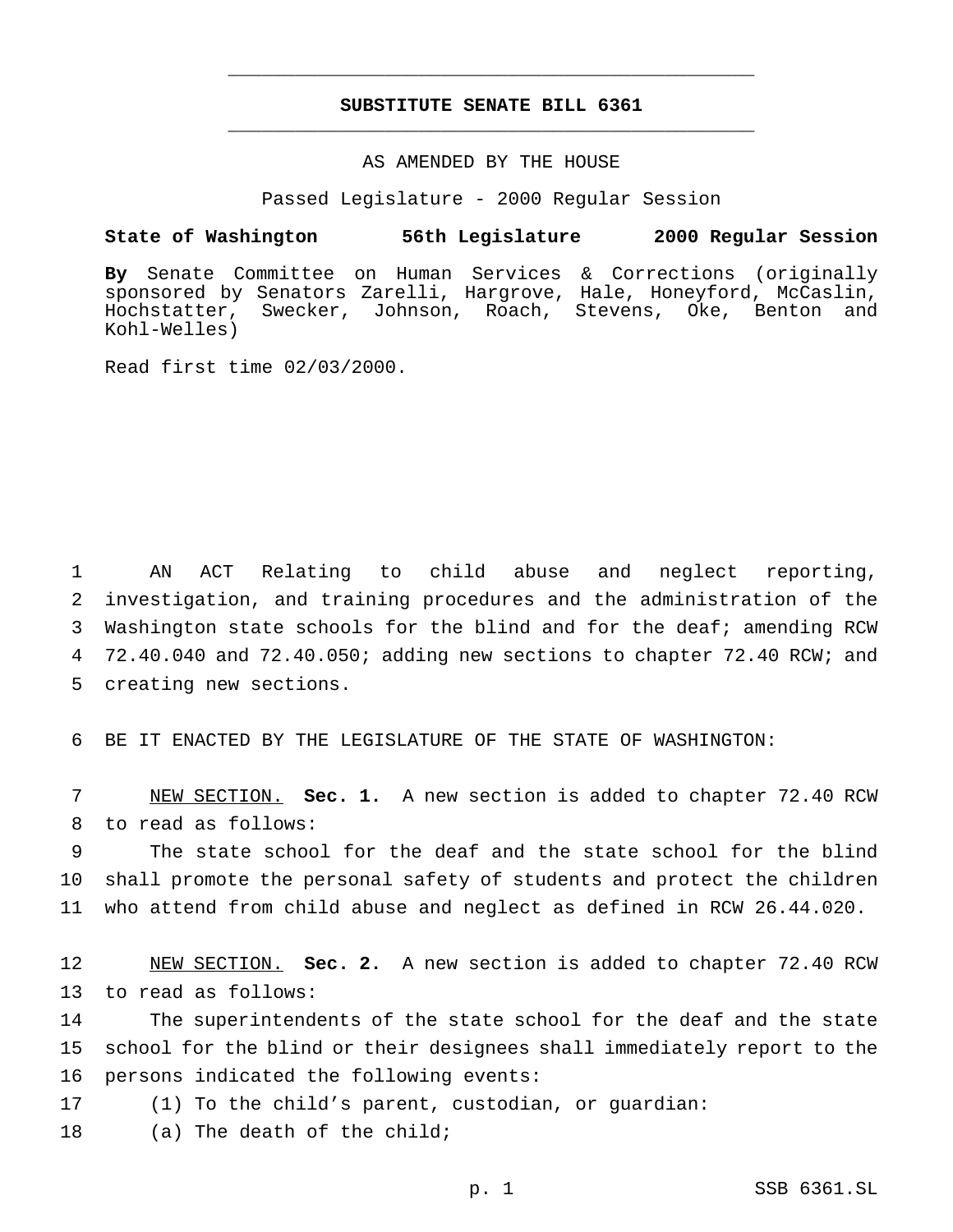(b) Hospitalization of a child in attendance or residence at the school;

 (c) Allegations of child abuse or neglect in which the parent's child in attendance or residence at the school is the alleged victim; (d) Allegations of physical or sexual abuse in which the parent's child in attendance or residence at the school is the alleged perpetrator;

(e) Life-threatening illness;

 (f) The attendance at the school of any child who is a registered sex offender under RCW 9A.44.130 as permitted by RCW 4.24.550.

 (2) Notification to the parent shall be made by the means most likely to be received by the parent. If initial notification is made by telephone, such notification shall be followed by notification in writing within forty-eight hours after the initial oral contact is made.

 NEW SECTION. **Sec. 3.** A new section is added to chapter 72.40 RCW to read as follows:

 (1) The superintendents of the state school for the deaf and the state school for the blind shall maintain in writing and implement behavior management policies and procedures that accomplish the following:

 (a) Support the child's appropriate social behavior, self-control, 23 and the rights of others;

(b) Foster dignity and self-respect for the child;

 (c) Reflect the ages and developmental levels of children in care. (2) The state school for the deaf and the state school for the blind shall use proactive, positive behavior support techniques to manage potential child behavior problems. These techniques shall include but not be limited to:

 (a) Organization of the physical environment and staffing patterns to reduce factors leading to behavior incidents;

 (b) Intervention before behavior becomes disruptive, in the least invasive and least restrictive manner available;

(c) Emphasis on verbal deescalation to calm the upset child;

 (d) Redirection strategies to present the child with alternative resolution choices.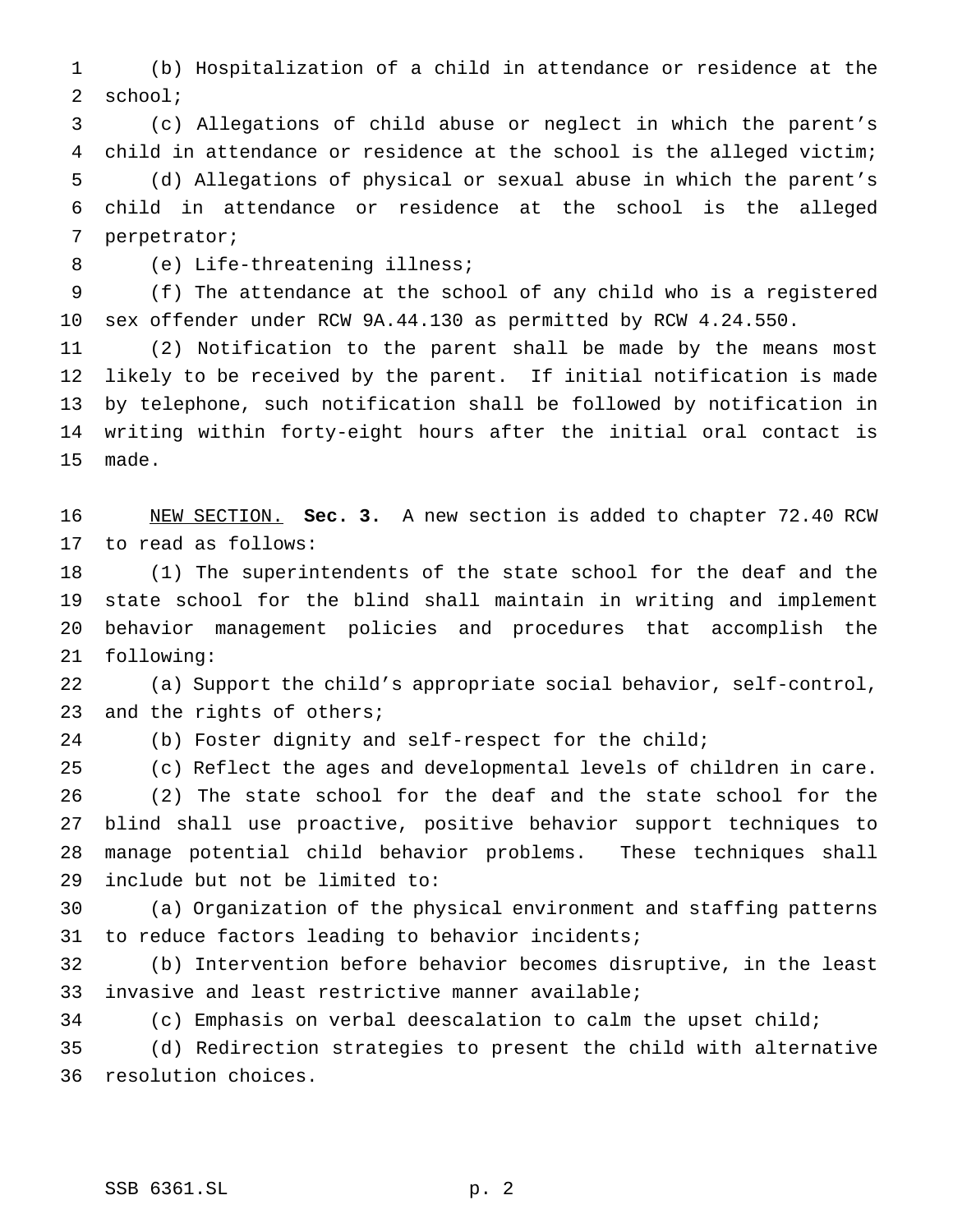NEW SECTION. **Sec. 4.** A new section is added to chapter 72.40 RCW to read as follows:

 (1) The state school for the deaf and the state school for the blind shall ensure that all staff, within two months of beginning employment, complete a minimum of fifteen hours of job orientation which shall include, but is not limited to, presentation of the standard operating procedures manual for each school, describing all policies and procedures specific to the school.

 (2) The state school for the deaf and the state school for the blind shall ensure that all new staff receive thirty-two hours of job specific training within ninety days of employment which shall include, but is not limited to, promoting and protecting student personal safety. All staff shall receive thirty-two hours of ongoing training in these areas every two years.

 NEW SECTION. **Sec. 5.** A new section is added to chapter 72.40 RCW to read as follows:

 The residential program at the state school for the deaf and the state school for the blind shall employ residential staff in sufficient numbers to ensure the physical and emotional needs of the residents are met. Residential staff shall be on duty in sufficient numbers to ensure the safety of the children residing there.

 For purposes of this section, "residential staff" means staff in charge of supervising the day-to-day living situation of the children in the residential portion of the schools.

 NEW SECTION. **Sec. 6.** A new section is added to chapter 72.40 RCW to read as follows:

 In addition to the powers and duties under RCW 72.40.022 and 72.40.024, the superintendents of the state school for the deaf and the state school for the blind shall:

 (1) Develop written procedures for the supervision of employees and volunteers who have the potential for contact with students. Such procedures shall be designed to prevent child abuse and neglect by providing for adequate supervision of such employees and volunteers, taking into consideration such factors as the student population served, architectural factors, and the size of the facility. Such procedures shall include, but need not be limited to, the following: 37 (a) Staffing patterns and the rationale for such;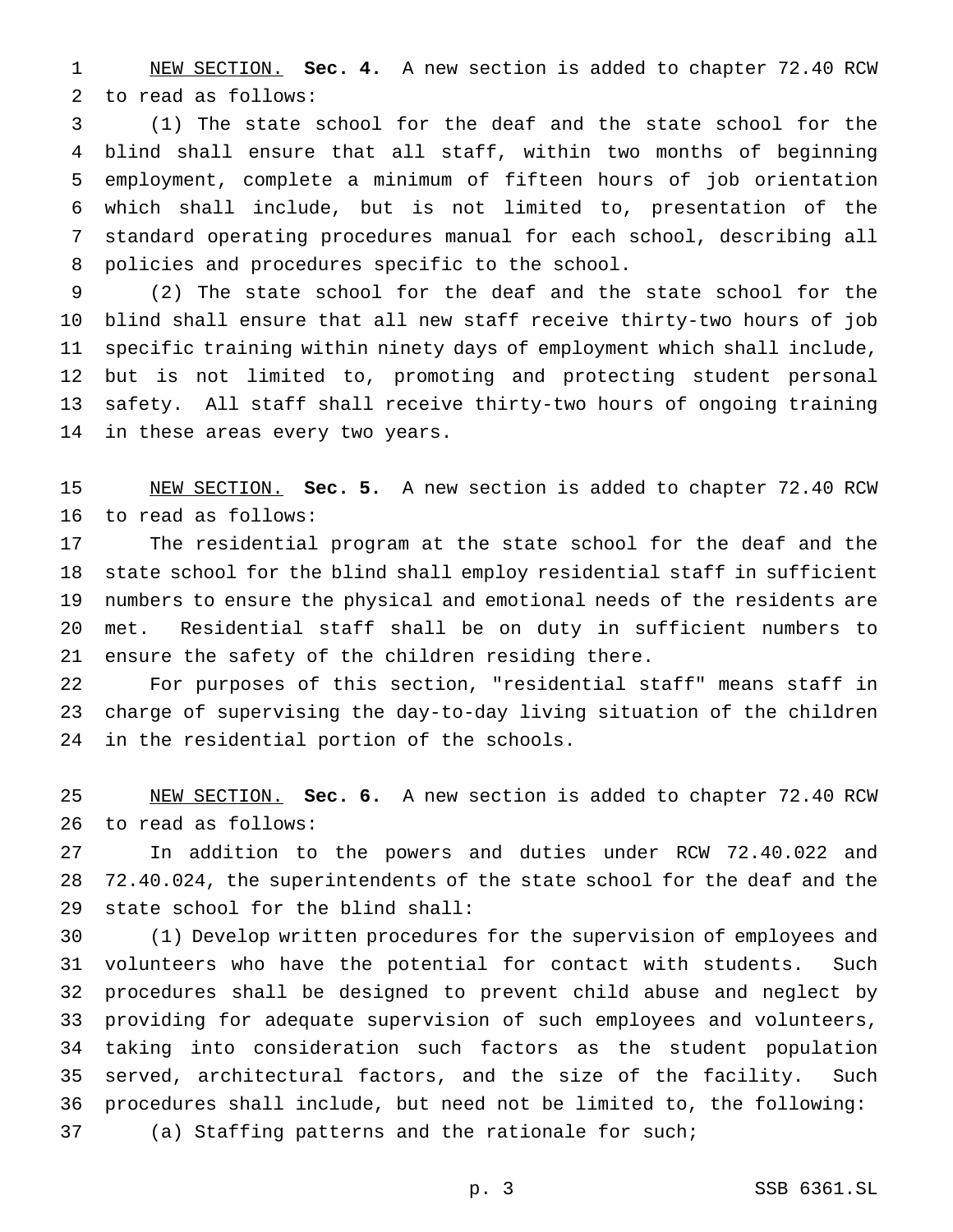(b) Responsibilities of supervisors;

 (c) The method by which staff and volunteers are made aware of the identity of all supervisors, including designated on-site supervisors; (d) Provision of written supervisory guidelines to employees and volunteers;

 (e) Periodic supervisory conferences for employees and volunteers; and

 (f) Written performance evaluations of staff to be conducted by supervisors in a manner consistent with applicable provisions of the civil service law.

 (2) Develop written procedures for the protection of students when there is reason to believe an incident has occurred which would render a child student an abused or neglected child within the meaning of RCW 26.44.020. Such procedures shall include, but need not be limited to, the following:

 (a) Investigation. Immediately upon notification that a report of child abuse or neglect has been made to the department of social and health services or a law enforcement agency, the superintendent shall: (i) Preserve any potential evidence through such actions as securing the area where suspected abuse or neglect occurred;

 (ii) Obtain proper and prompt medical evaluation and treatment, as 22 needed, with documentation of any evidence of abuse or neglect; and

 (iii) Provide necessary assistance to the department of social and health services and local law enforcement in their investigations;

 (b) Safety. Upon notification that a report of suspected child abuse or neglect has been made to the department of social and health services or a law enforcement agency, the superintendent or his or her designee, with consideration for causing as little disruption as possible to the daily routines of the students, shall evaluate the situation and immediately take appropriate action to assure the health and safety of the students involved in the report and of any other students similarly situated, and take such additional action as is necessary to prevent future acts of abuse or neglect. Such action may include:

(i) Consistent with federal and state law:

(A) Removing the alleged perpetrator from the school;

 (B) Increasing the degree of supervision of the alleged perpetrator; and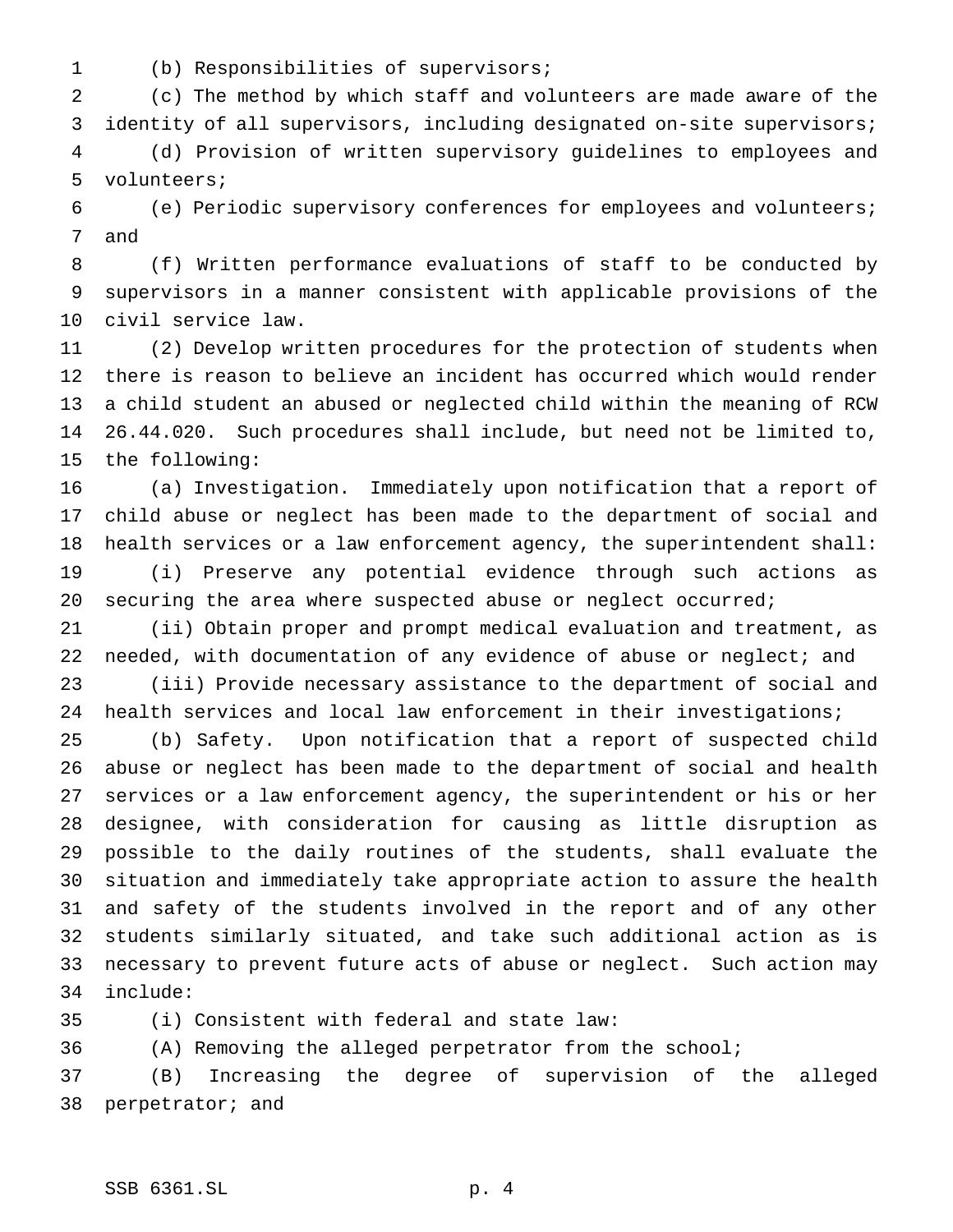(C) Initiating appropriate disciplinary action against the alleged perpetrator;

 (ii) Provision of increased training and increased supervision to volunteers and staff pertinent to the prevention and remediation of abuse and neglect;

 (iii) Temporary removal of the students from a program and reassignment of the students within the school, as an emergency measure, if it is determined that there is a risk to the health or safety of such students in remaining in that program. Whenever a student is removed, pursuant to this subsection (2)(b)(iii), from a special education program or service specified in his or her individualized education program, the action shall be reviewed in an individualized education program meeting; and

 (iv) Provision of counseling to the students involved in the report 15 or any other students, as appropriate;

 (c) Corrective action plans. Upon receipt of the results of an investigation by the department of social and health services pursuant to a report of suspected child abuse or neglect, the superintendent, after consideration of any recommendations by the department of social and health services for preventive and remedial action, shall implement a written plan of action designed to assure the continued health and safety of students and to provide for the prevention of future acts of abuse or neglect.

 NEW SECTION. **Sec. 7.** A new section is added to chapter 72.40 RCW to read as follows:

 In consideration of the needs and circumstances of the program, the state school for the deaf and the state school for the blind shall provide instruction to all students in techniques and procedures which will enable the students to protect themselves from abuse and neglect. Such instruction shall be described in a written plan to be submitted to the board of trustees for review and approval, and shall be:

 (1) Appropriate for the age, individual needs, and particular circumstances of students, including the existence of mental, physical, emotional, or sensory disabilities;

 (2) Provided at different times throughout the year in a manner which will ensure that all students receive such instruction; and (3) Provided by individuals who possess appropriate knowledge and training, documentation of which shall be maintained by the school.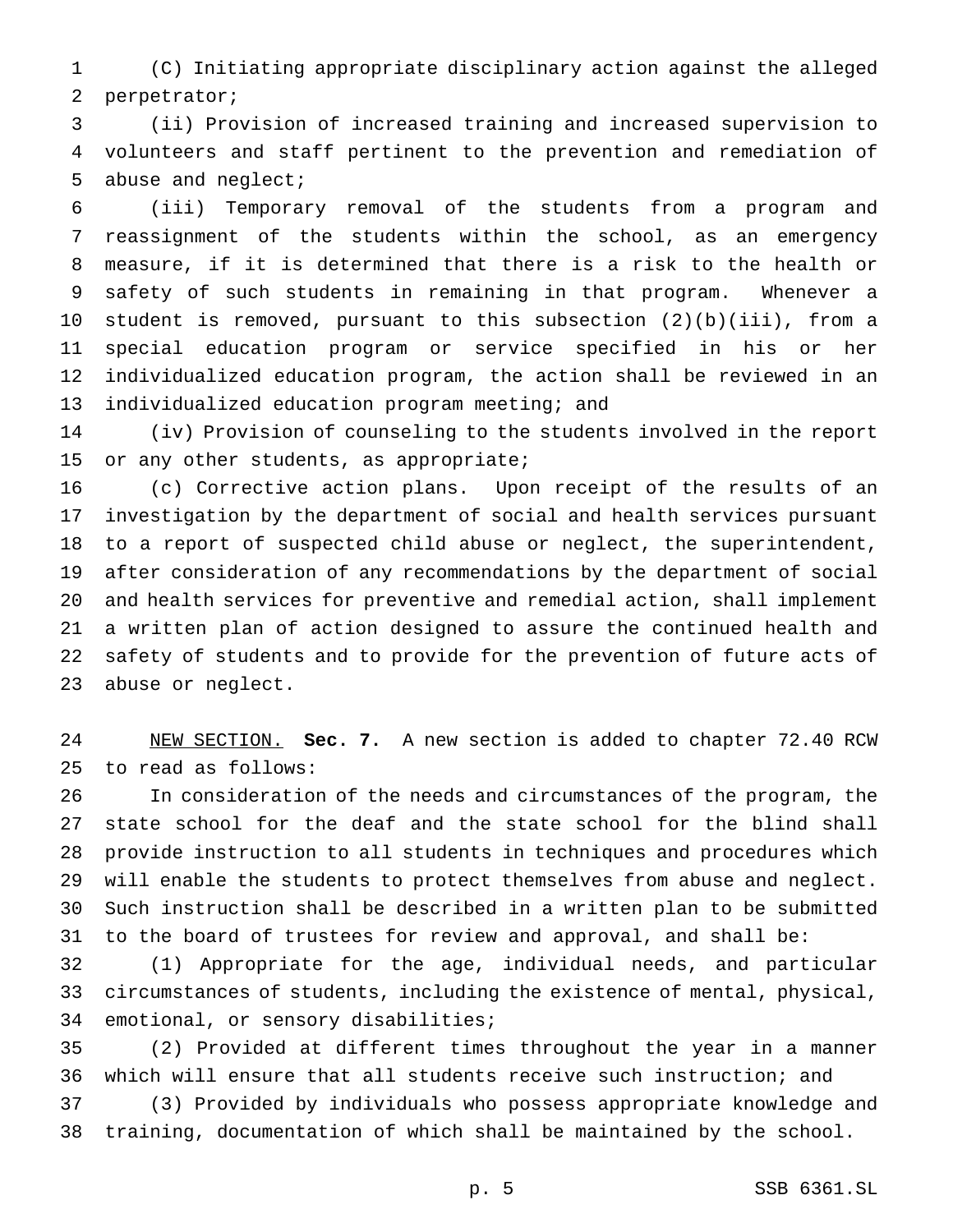**Sec. 8.** RCW 72.40.040 and 1993 c 147 s 3 are each amended to read as follows:

 (1) The schools shall be free to residents of the state between the ages of three and twenty-one years, who are blind/visually impaired or deaf/hearing impaired, or with other disabilities where a vision or hearing disability is the major need for services.

 (2) The schools may provide nonresidential services to children ages birth through three who meet the eligibility criteria in this section, subject to available funding.

 (3) Each school shall admit and retain students on a space available basis according to criteria developed and published by each school superintendent in consultation with each board of trustees and school faculty: PROVIDED, That students over the age of twenty-one years, who are otherwise qualified may be retained at the school, if in the discretion of the superintendent in consultation with the faculty they are proper persons to receive further training given at the school and the facilities are adequate for proper care, education, and training.

19 (4) The admission and retention criteria developed and published by each school superintendent shall contain a provision allowing the 21 schools to refuse to admit or retain a student who is an adjudicated 22 sex offender except that the schools shall not admit or retain a student who is an adjudicated level III sex offender as provided in RCW 24 13.40.217(3).

 **Sec. 9.** RCW 72.40.050 and 1985 c 378 s 20 are each amended to read as follows:

27 (1) The superintendents may admit to their respective schools visually or hearing impaired children from other states as appropriate, but the parents or guardians of such children or other state will be required to pay annually or quarterly in advance a sufficient amount to cover the cost of maintaining and educating such children as set by the applicable superintendent.

 (2) The admission and retention criteria developed and published by each school superintendent shall contain a provision allowing the 35 schools to refuse to admit or retain a nonresident student who is an 36 adjudicated sex offender, or the equivalent under the laws of the state in which the student resides, except that the schools shall not admit 38 or retain a nonresident student who is an adjudicated level III sex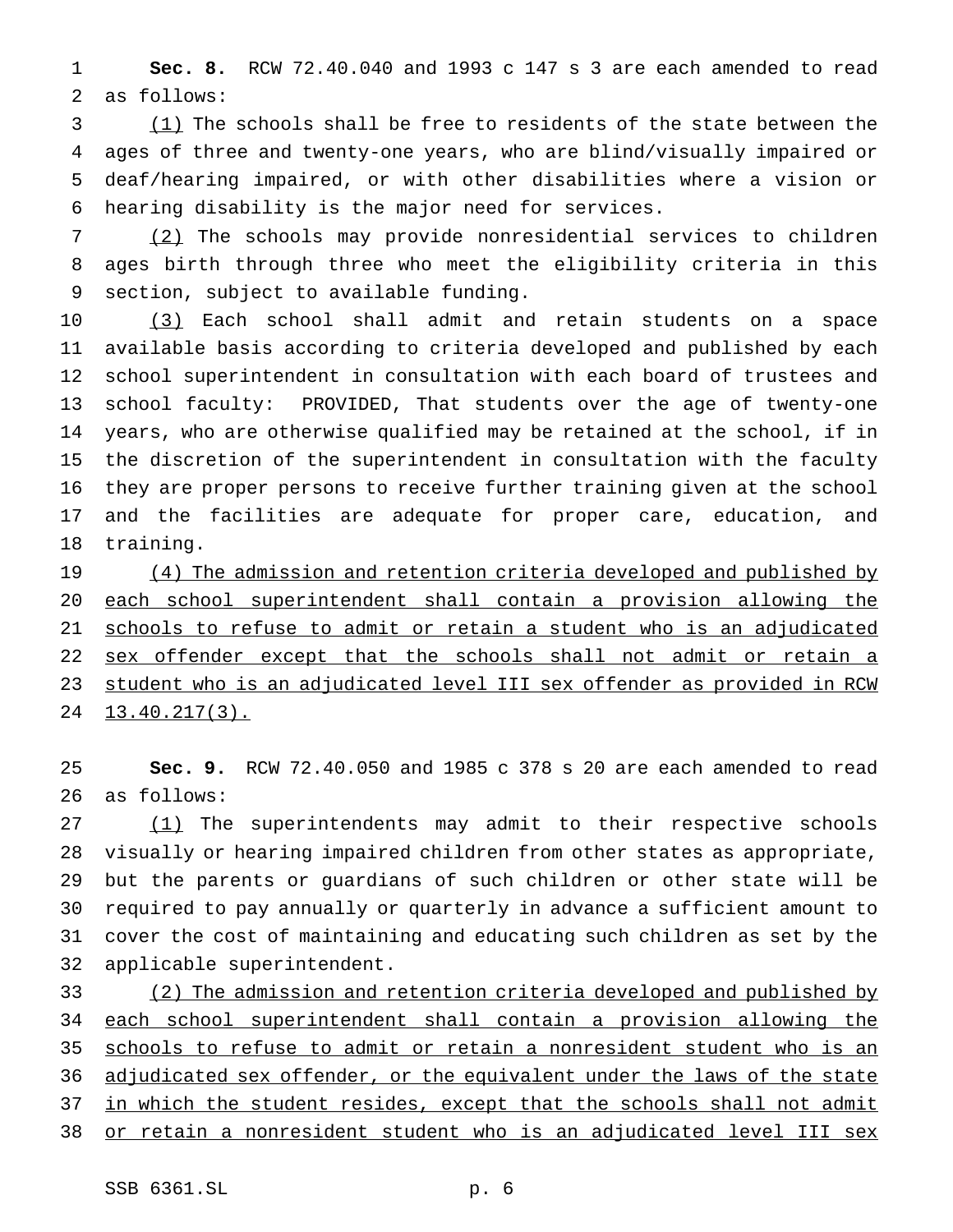1 offender or the equivalent under the laws of the state in which the student resides.

 NEW SECTION. **Sec. 10.** A new section is added to chapter 72.40 RCW to read as follows:

 (1) The schools shall implement a policy for the children who reside at the schools protecting those who are vulnerable to sexual victimization by other children who are sexually aggressive and residing at the schools. The policy shall include, at a minimum, the following elements:

 (a) Development and use of an assessment process for identifying children, within thirty days of beginning residence at the schools, who present a moderate or high risk of sexually aggressive behavior for the purposes of this section. The assessment process need not require that every child who is adjudicated or convicted of a sex offense as defined in RCW 9.94A.030 be determined to be sexually aggressive, nor shall a sex offense adjudication or conviction be required in order to determine a child is sexually aggressive. Instead, the assessment process shall consider the individual circumstances of the child, including his or her age, physical size, sexual abuse history, mental and emotional condition, and other factors relevant to sexual aggressiveness. The definition of "sexually aggressive youth" in RCW 74.13.075 does not apply to this section to the extent that it conflicts with this section;

 (b) Development and use of an assessment process for identifying children, within thirty days of beginning residence at the schools, who may be vulnerable to victimization by children identified under (a) of this subsection as presenting a moderate or high risk of sexually aggressive behavior. The assessment process shall consider the individual circumstances of the child, including his or her age, physical size, sexual abuse history, mental and emotional condition, and other factors relevant to vulnerability;

 (c) Development and use of placement criteria to avoid assigning children who present a moderate or high risk of sexually aggressive behavior to the same sleeping quarters as children assessed as vulnerable to sexual victimization, except that they may be assigned to the same multiple-person sleeping quarters if those sleeping quarters are regularly monitored by visual surveillance equipment or staff checks;